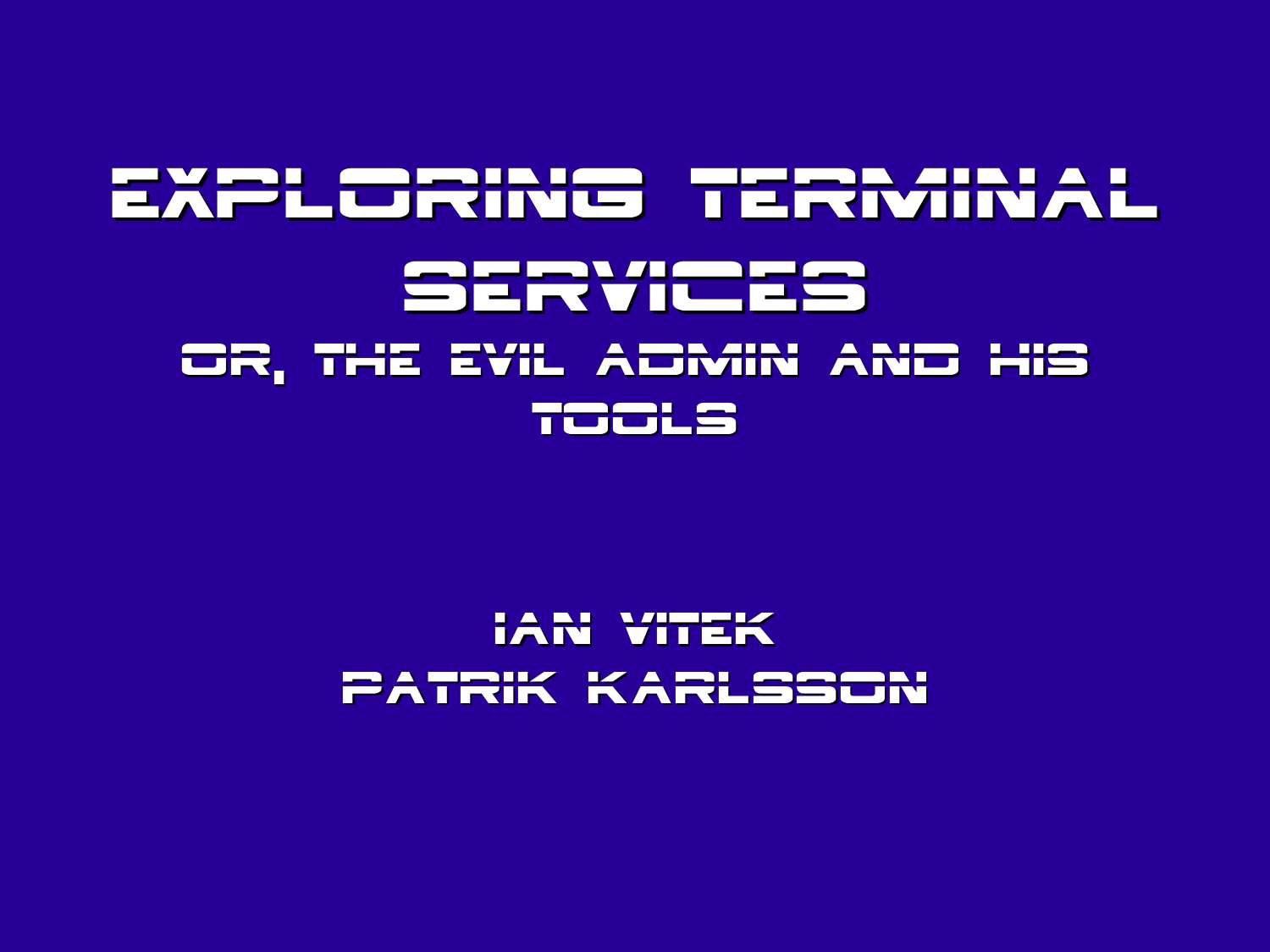#### FIRST WORDS

**The new tools and this presentation will be available for download at: http://www.cqure.net/itools02.html**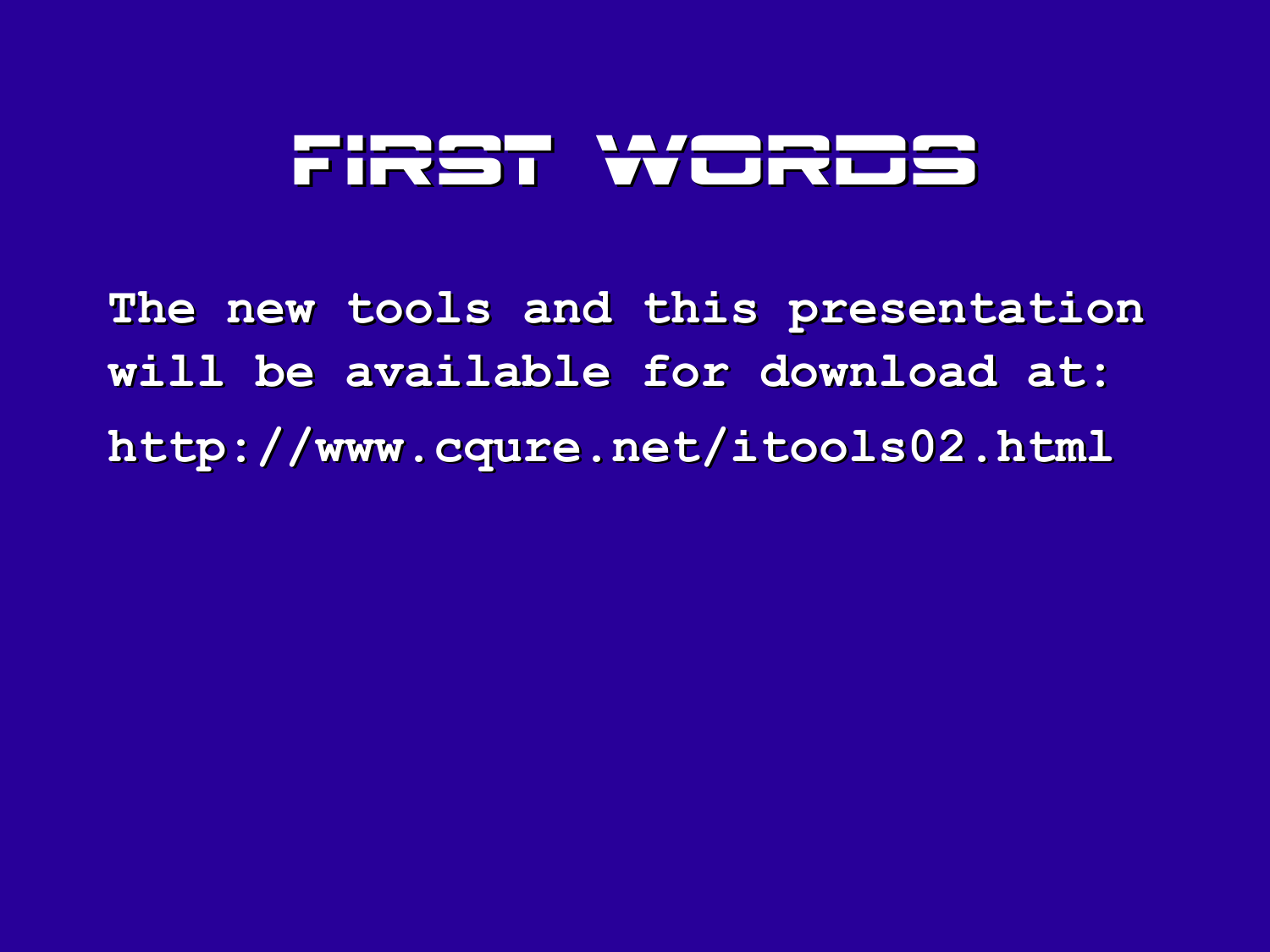# Exploring Text in the AL Services

- 4**Exploring**
- 4**Uploading Files**
- 4**Gain SYSTEM**
- 4**Controlling Users and Their Local Network**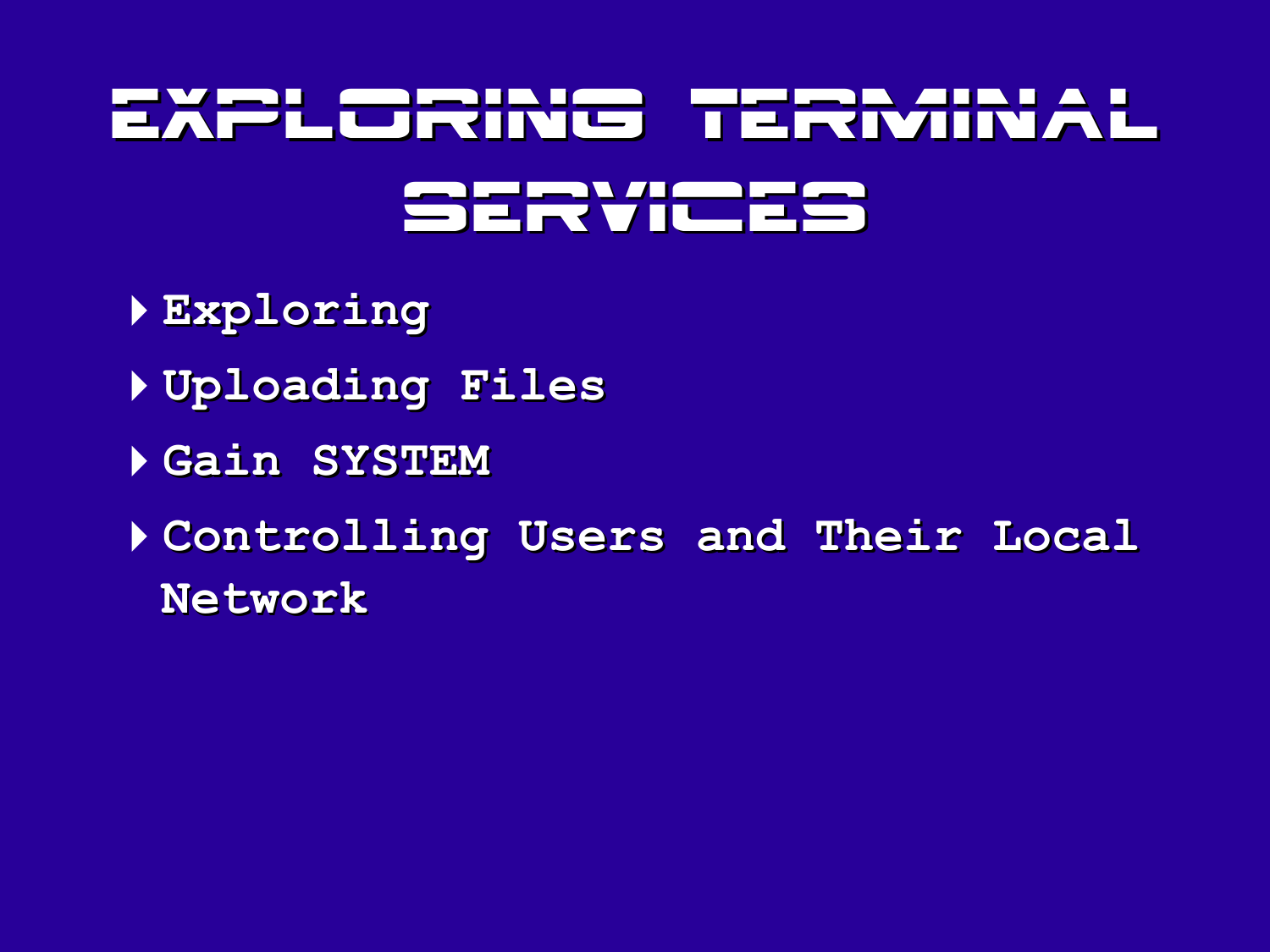

**Looking around: Netstat -na ARP Net User View Session**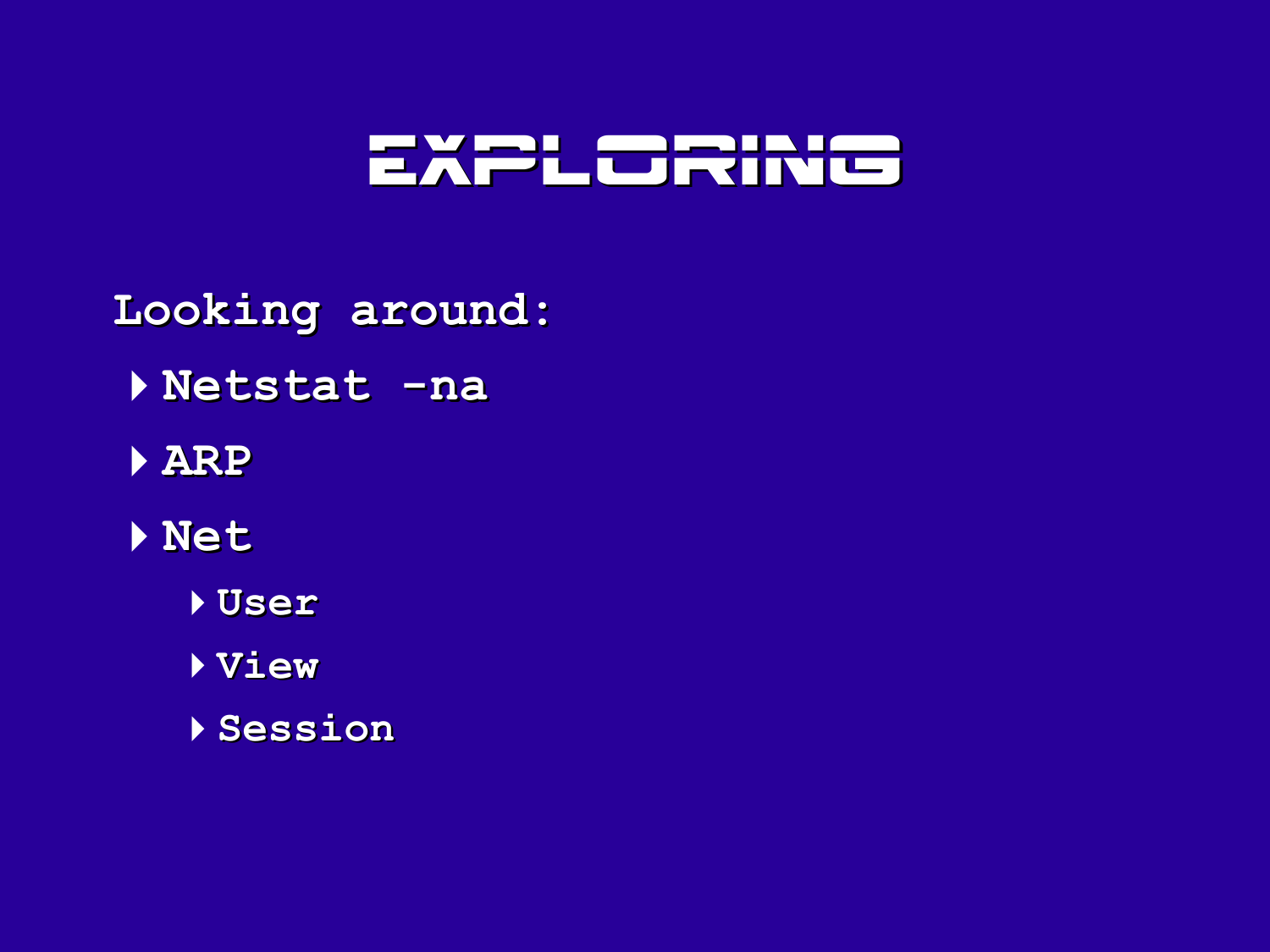#### Exploring

**Authentication/Password guessing:**

- **Net Use**
- **Telnet**
- **Ftp**
- **VNC**
- **TS**
- **Citrix**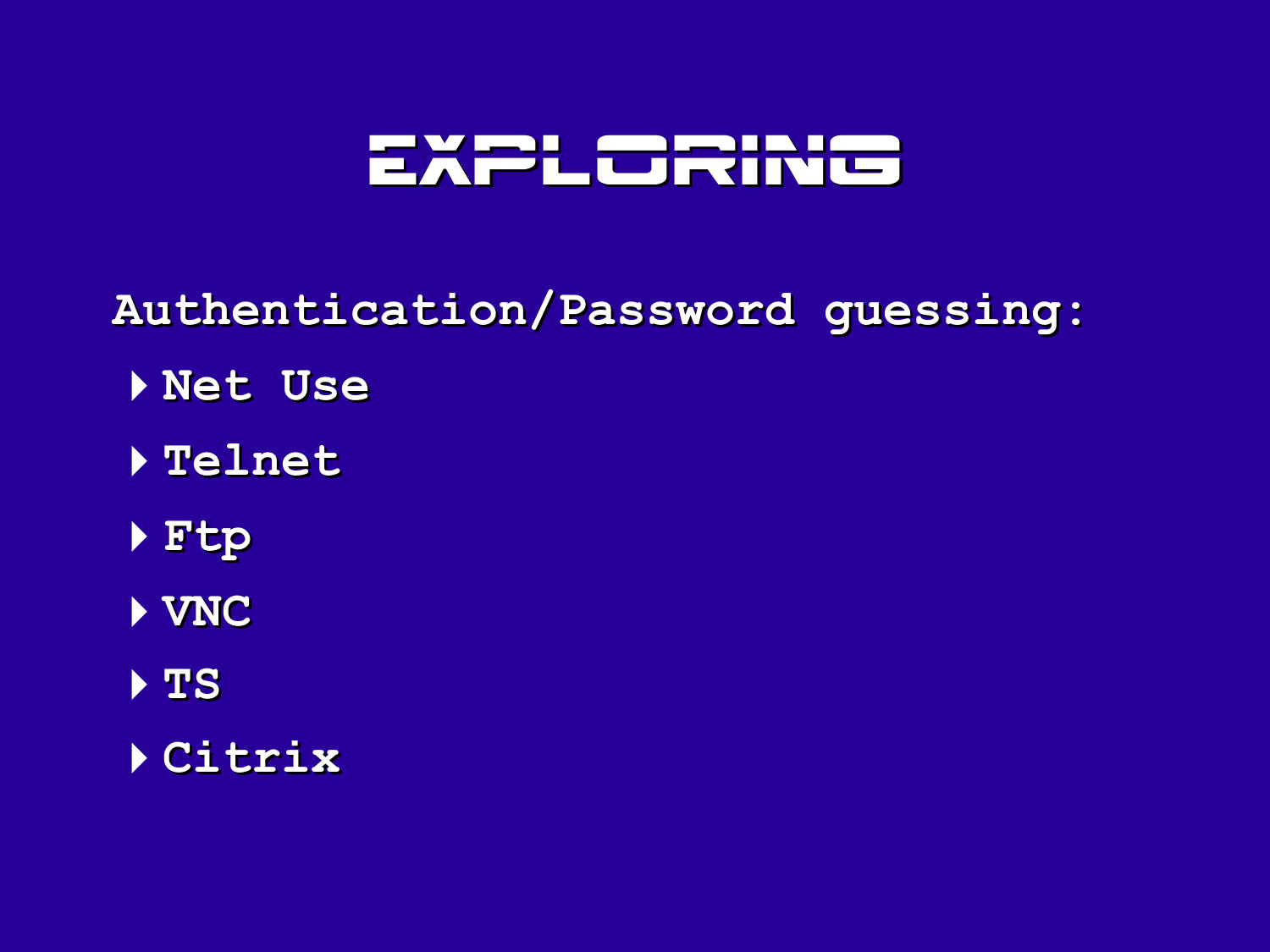#### Exploring

#### **VBS:**

4**Excel Port Scanner (Hedgehog)** 4**User Switching (Wolfy,No release)** 4**Unlimited?**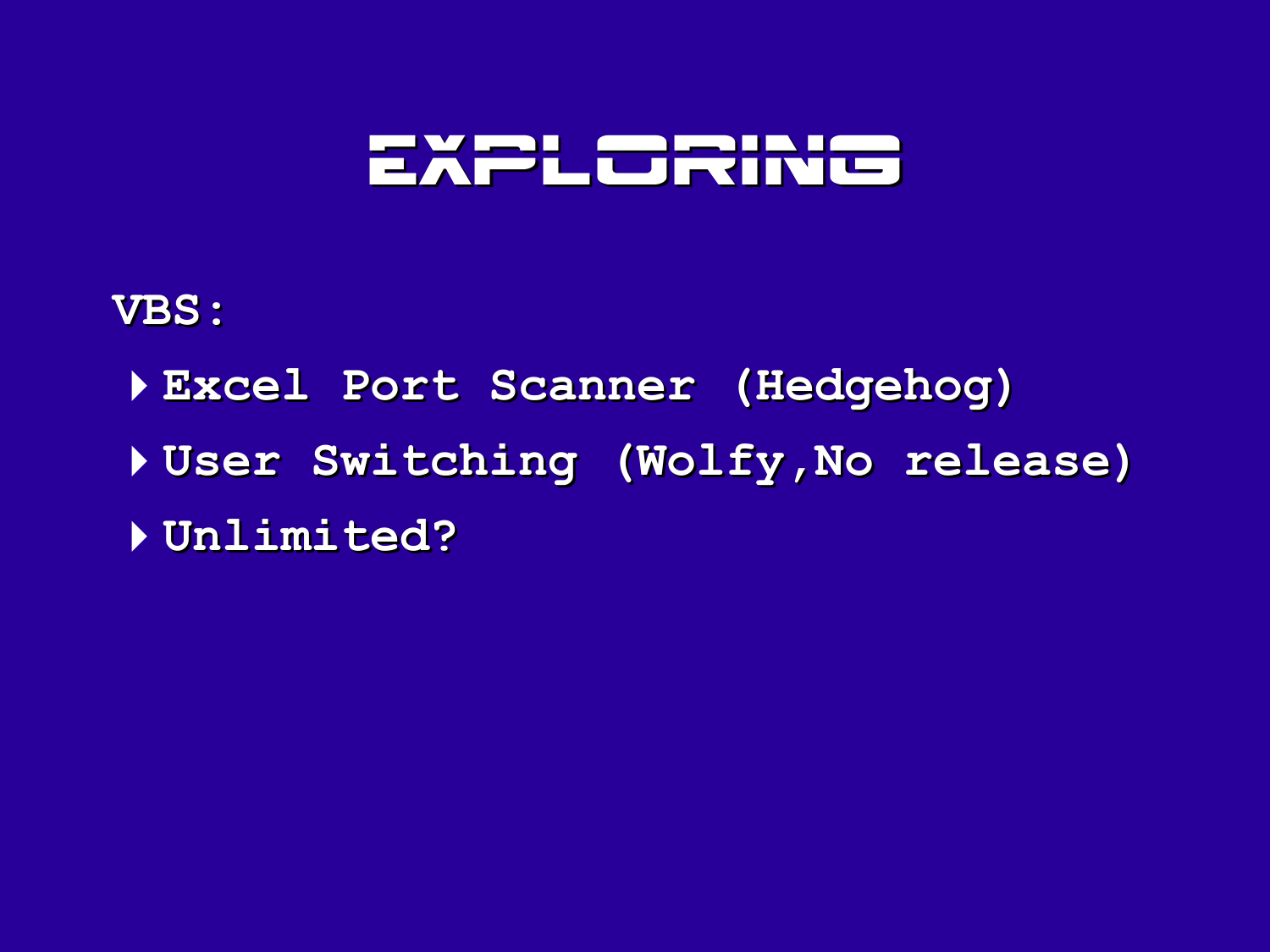#### Exploring

#### **Other:**

- **Progman.exe (explorer on w2k3)**
- **Compmgmt.msc**
- **Rundll32.exe**
	- **netplwiz.dll,AddNetPlaceRunDll**
	- **url.dll,TelnetProtocolHandler IP Port**
	- **More...**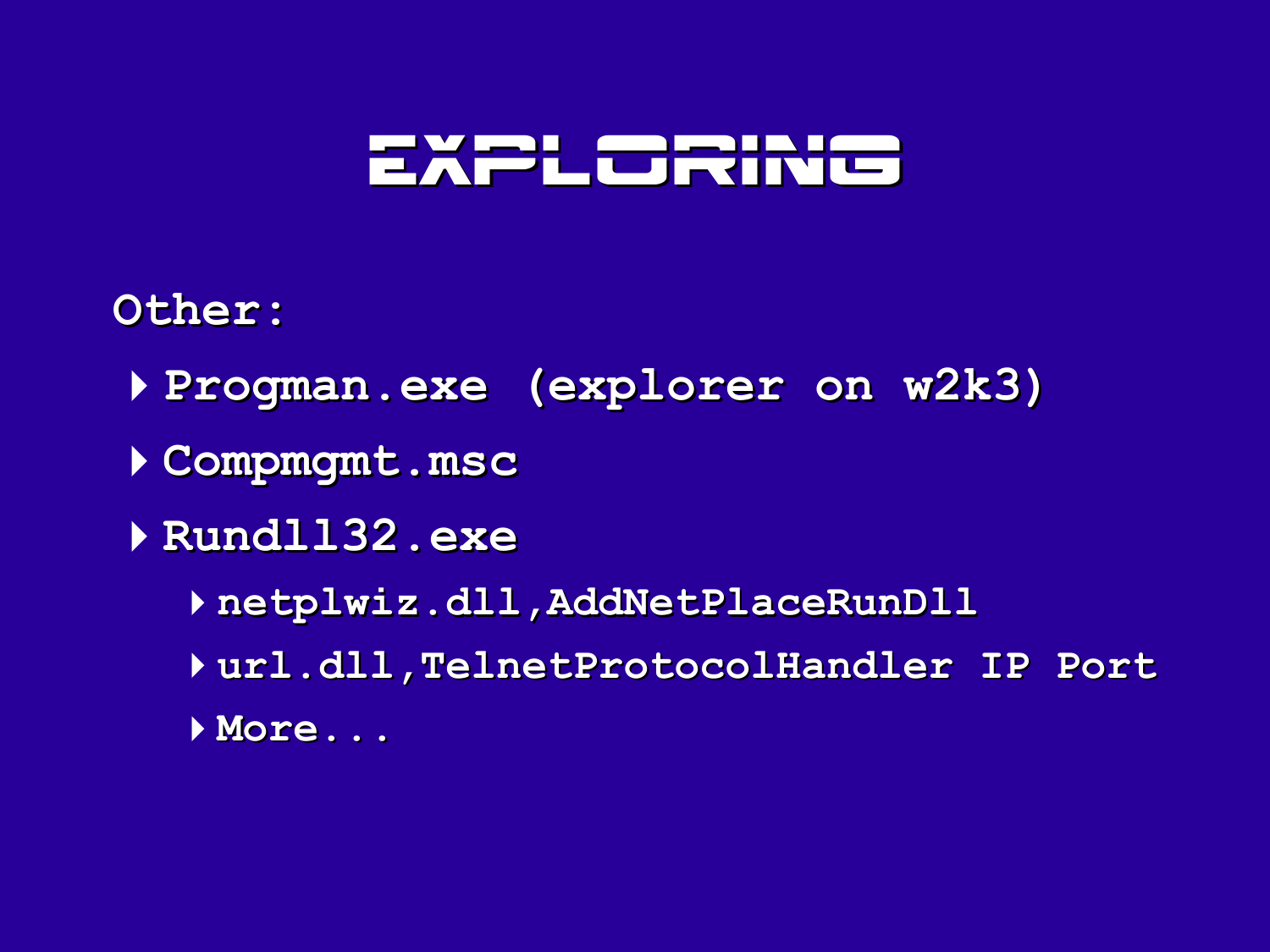### Uploading files

**Common ways:**

- 4**Normal TS or Citrix client map**
- 4**Normal HTTP or FTP transfer**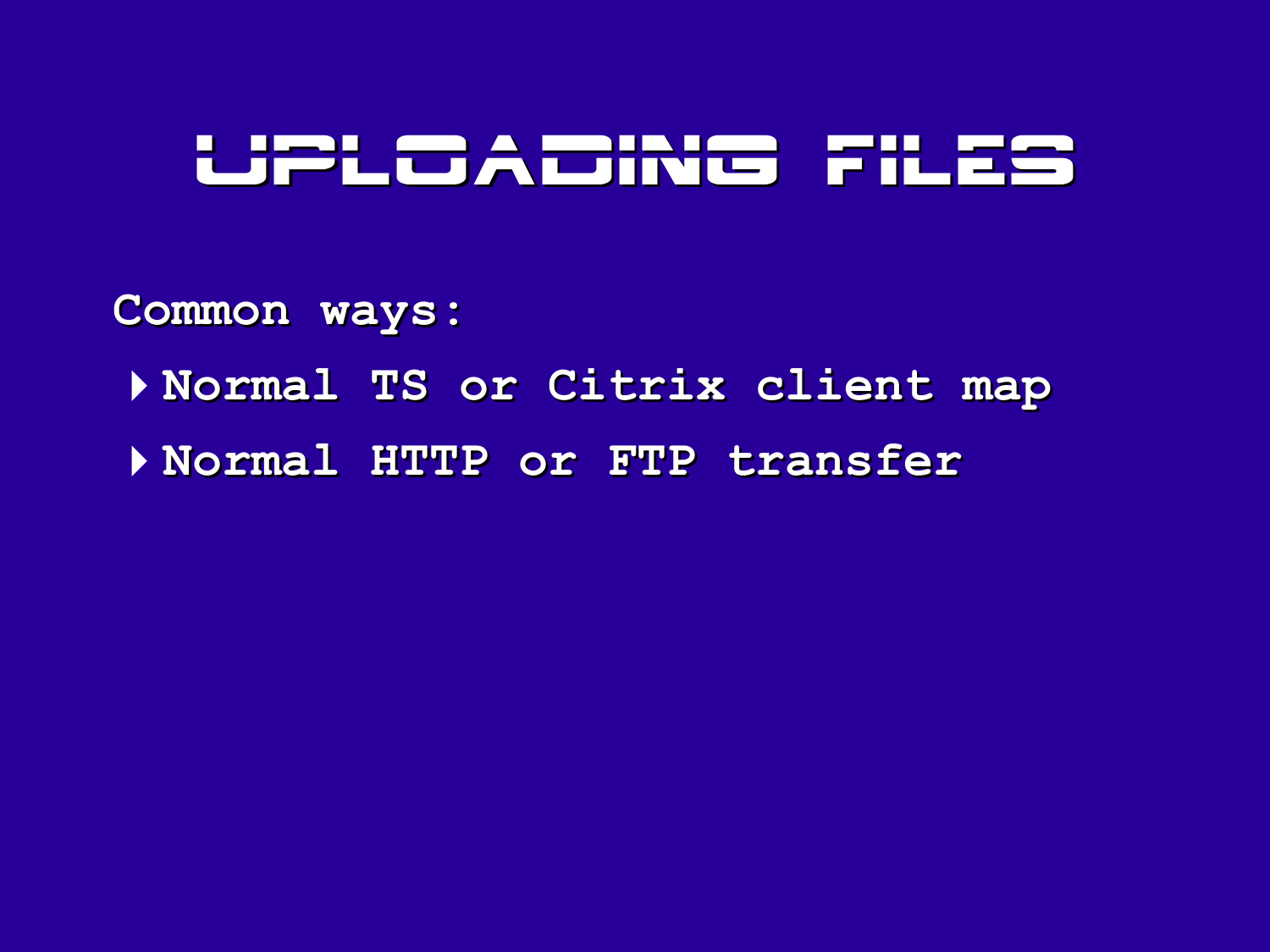#### Uploading Files

**Convert BIN to text file with NETSEND.EXE and upload the file with COPY and PASTE.**

**NETSEND.EXE transforms the file to 16-bit application (only readable characters) or uuencodes it. MUUD.COM is a uudecoder (only readable characters)**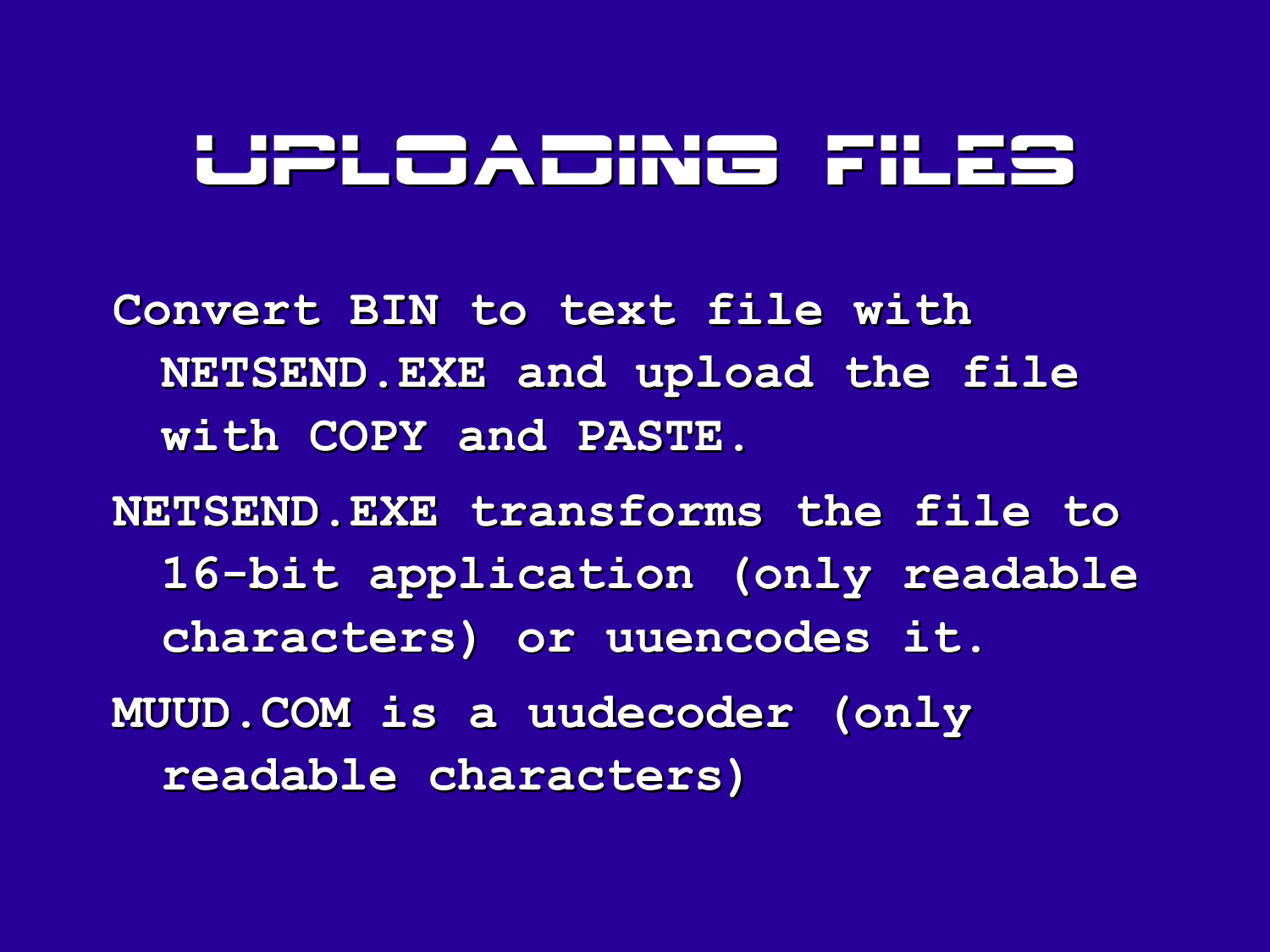### Uploading Files

**If all fails; Upload files with keyboard.**

**Copywk.pl (Demo) copies files with keyboard to target window.**

**Can also transform files to DEBUG scripts (no size limit).**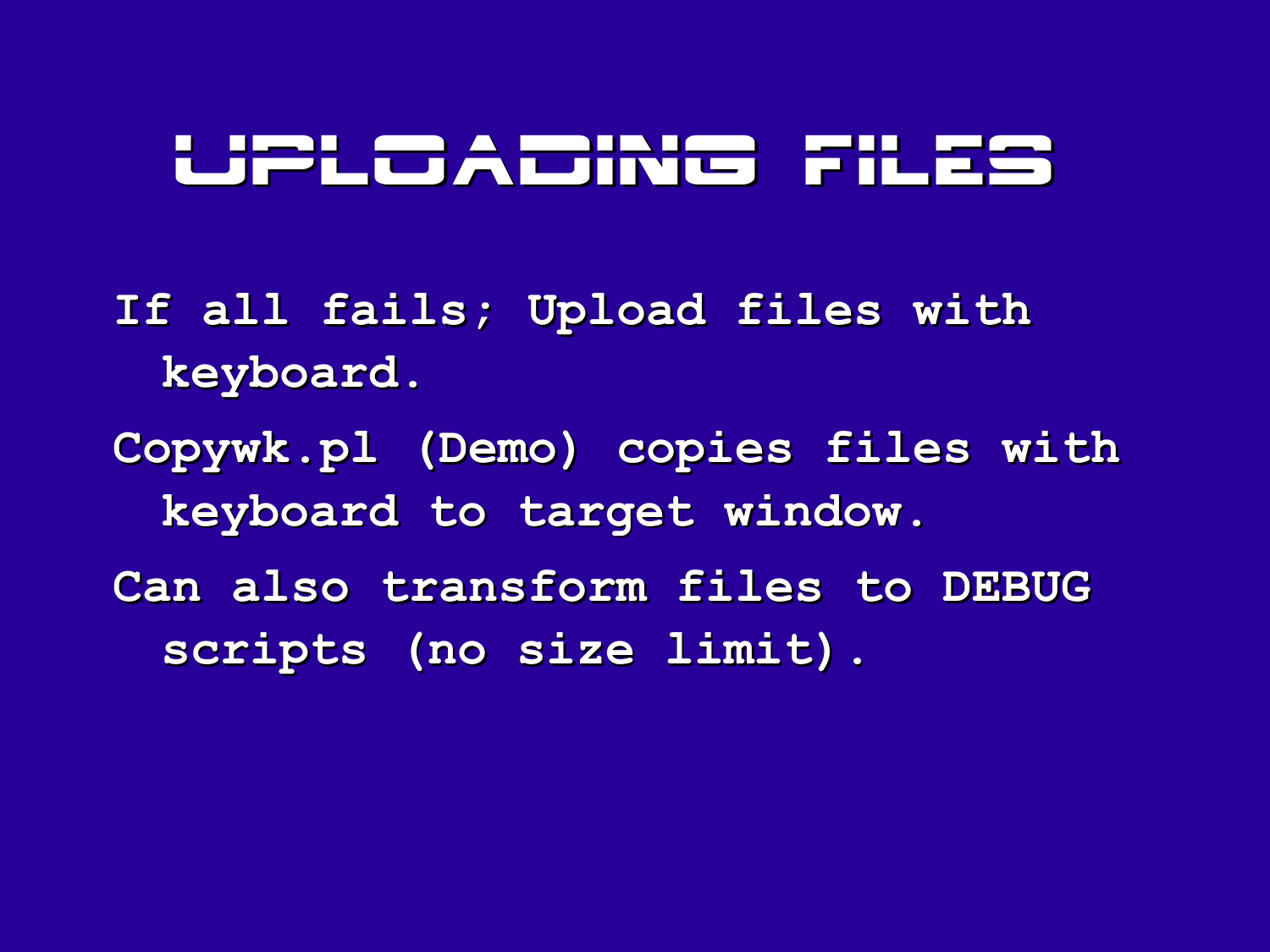# Gain SYSTEM

**Some examples:**

4**Replace SYSTEM binaries**

4**File rights**

4**No fully qualified path, .\\*.DLL**

4**Spawning processes from SYSTEM processes (Demo)**

4**Install a network printer with a trojan driver (No release)**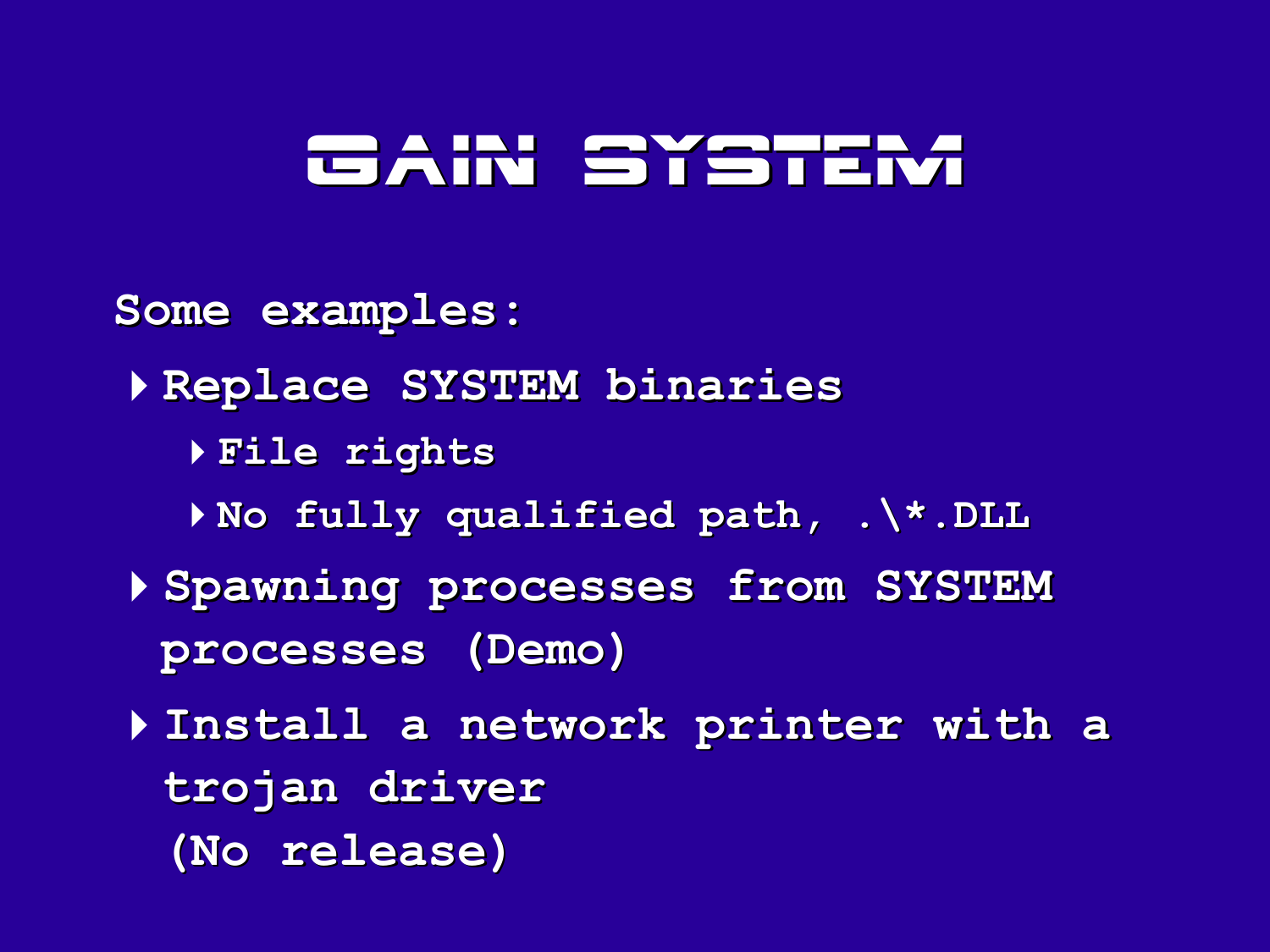# Controlling **|█<del>▕</del>▅**┥▆┢▅

- 4**Normal trickery. E.g. Login script** 4**Steal Citrix users disks (Demo)** 4**Steal credentials and spawn a reverse shell (Demo)** 4**Mount and access the users**
	- **(local) network drives (Demo)**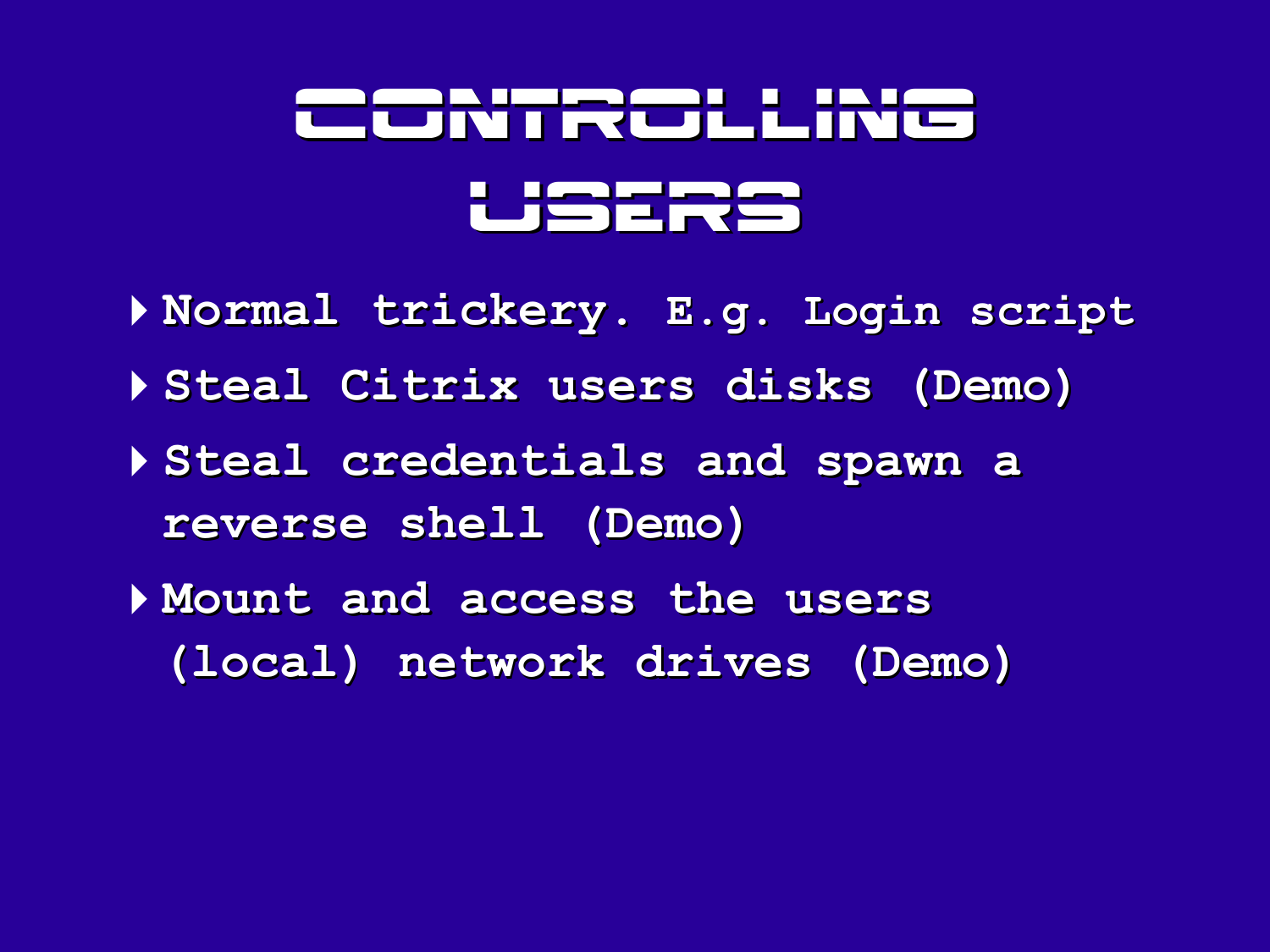# <u>Fridt Collini</u> ═┽┓┲╆

**Steal Citrix users disks:**

- 4**Winobj from Sysinternals**
	- 4**\Device\CmdRedirector\X:\1\C:**
	- 4**Administrators can access all DosDevices**
	- 4**Easy to enumerate drives and map**
- 4**Citrixmap.exe from Cqure**
- 4**Patch is available**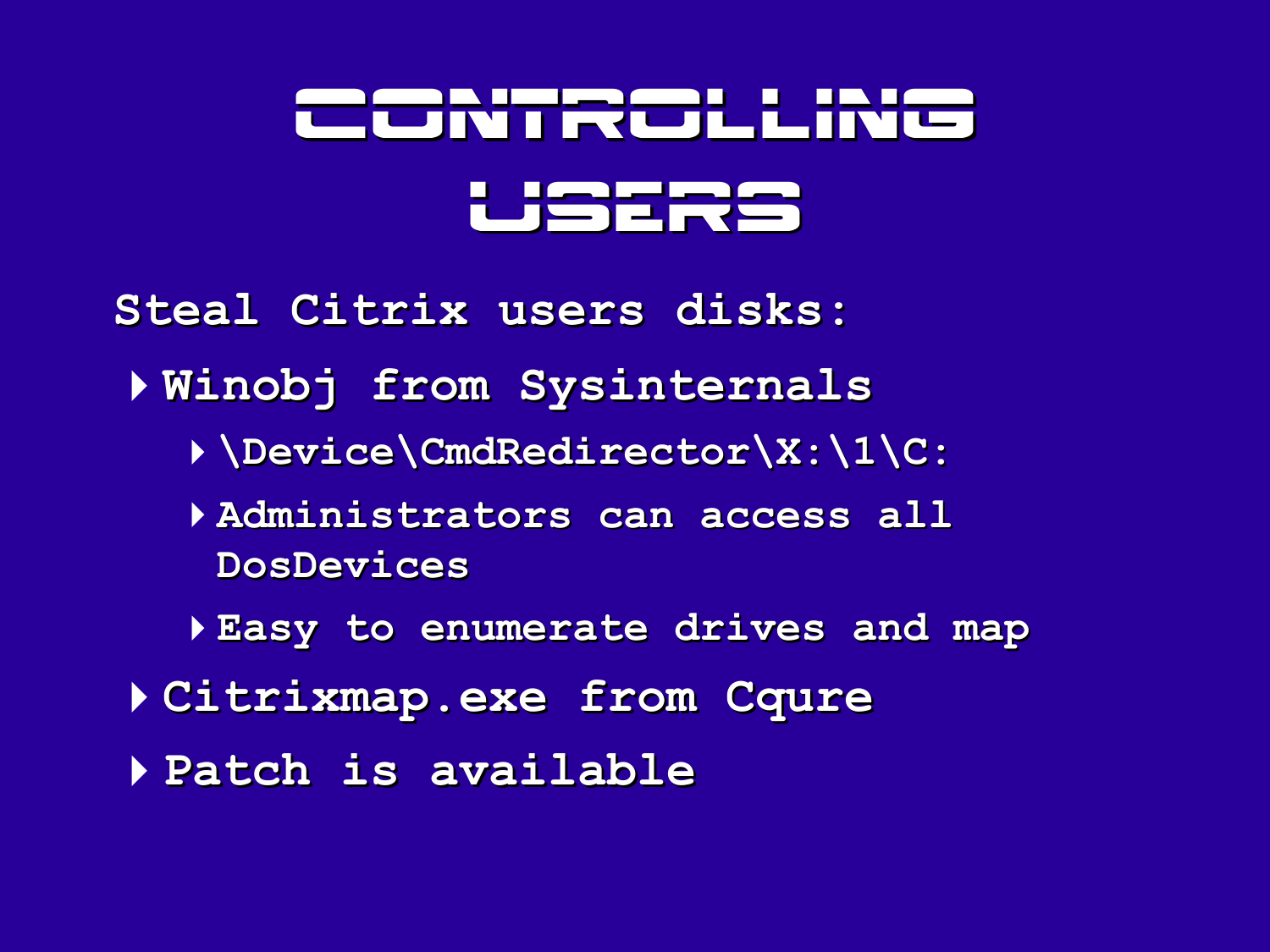# Shirt Citting **Liberate de la vice de la contentación de la contentación de la contentación de la contentación de la conte**

**Steal credentials:**

- 4**Copy credentials as administrator**
- 4**Start new process with credentials; Reverse shell**
- 4**TSInject.exe from Cqure**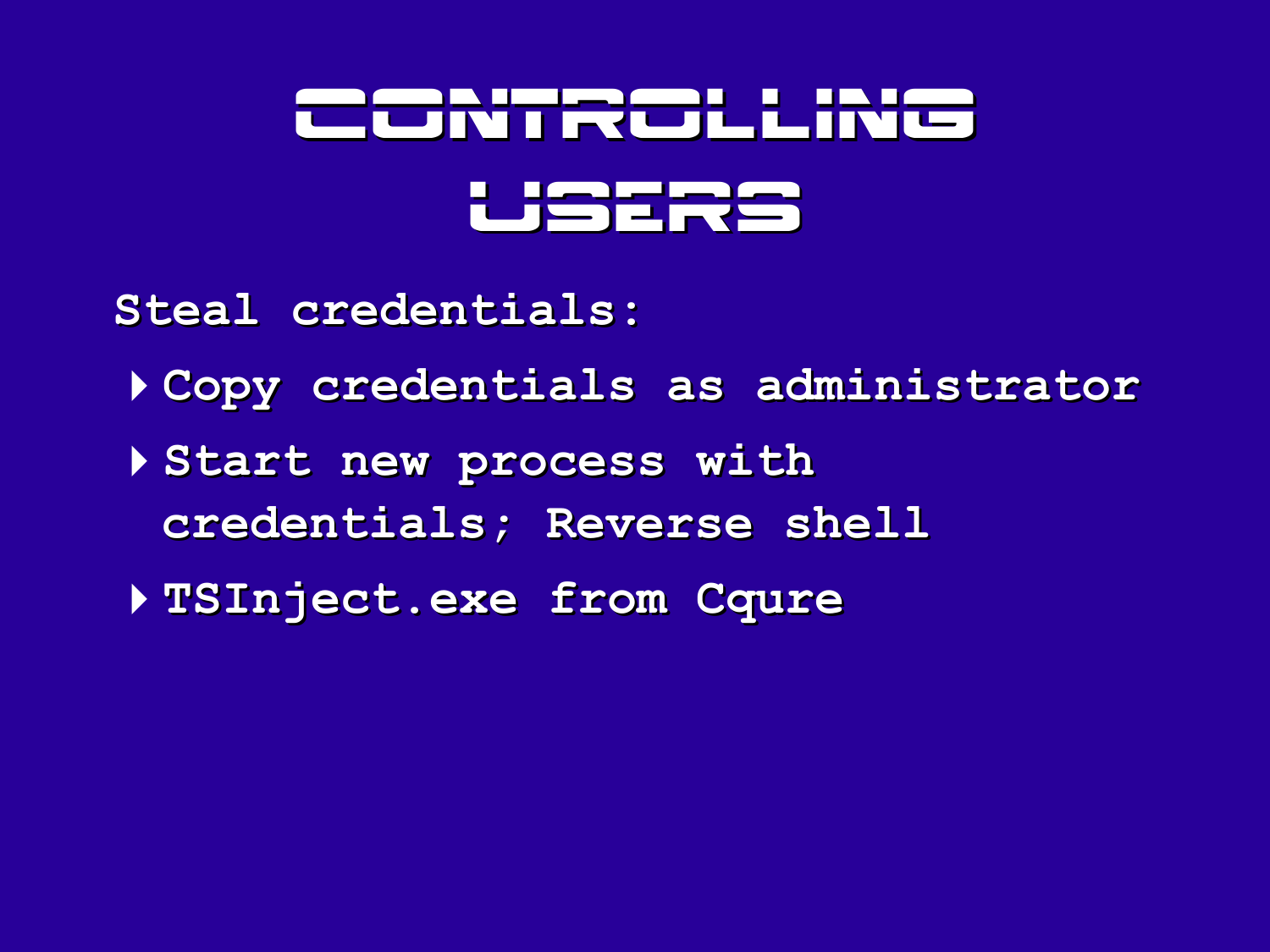# Controlling ═╅═╈╾╈

- **Mount and access client drives:**
	- 4**Citrix**
		- 4**Net use \* \\client\c\$**
	- 4 **TS**
		- 4**Net use \* \\tsclient\c**
		- 4**Can map clients mapped network drives**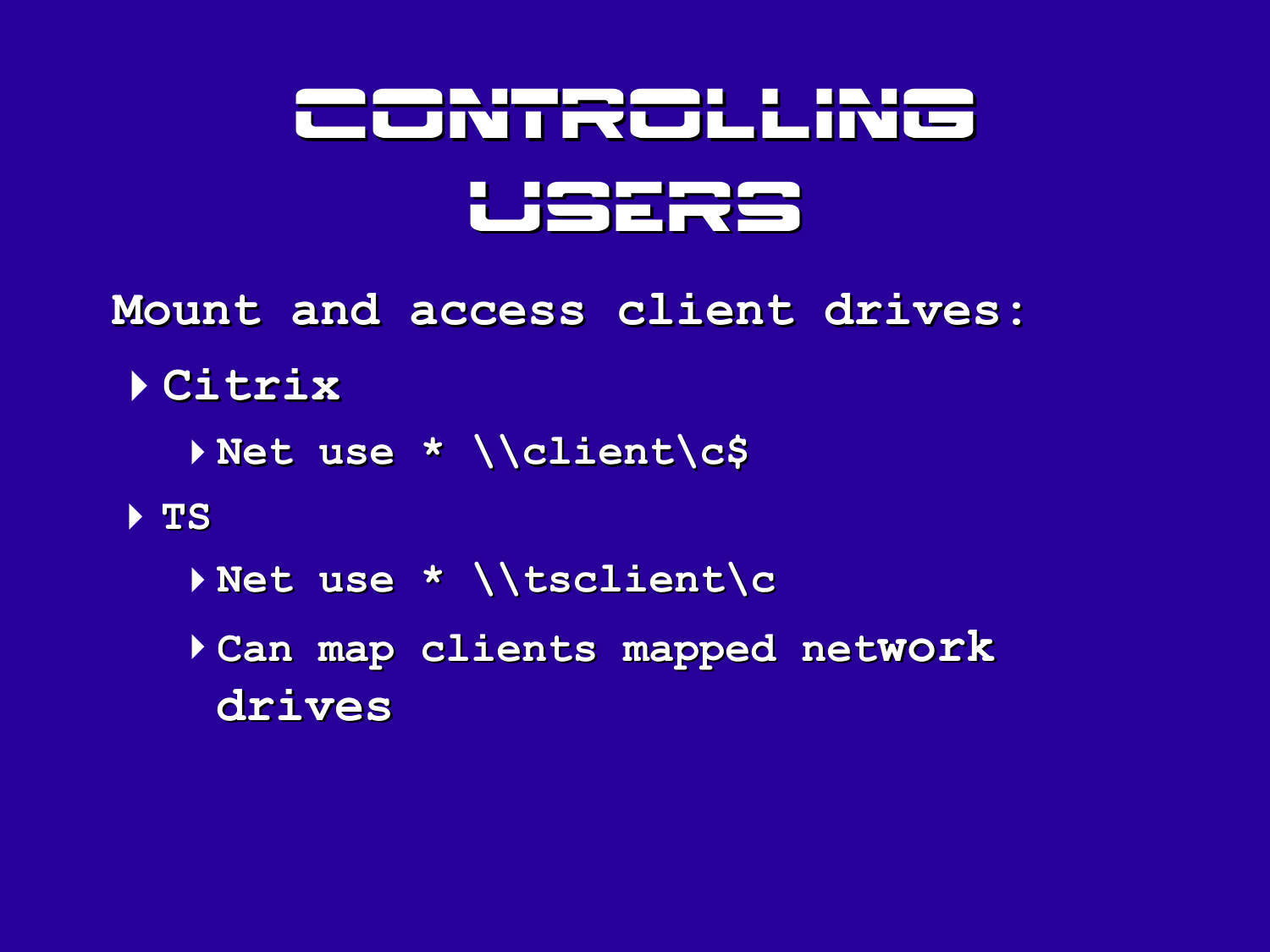

- **Breaking out from given environment**
- **Uploading files**
- **Gain SYSTEM**
- **Citrixmap.exe**
- **TSInject.exe**
- **Accessing client network drives on client LAN**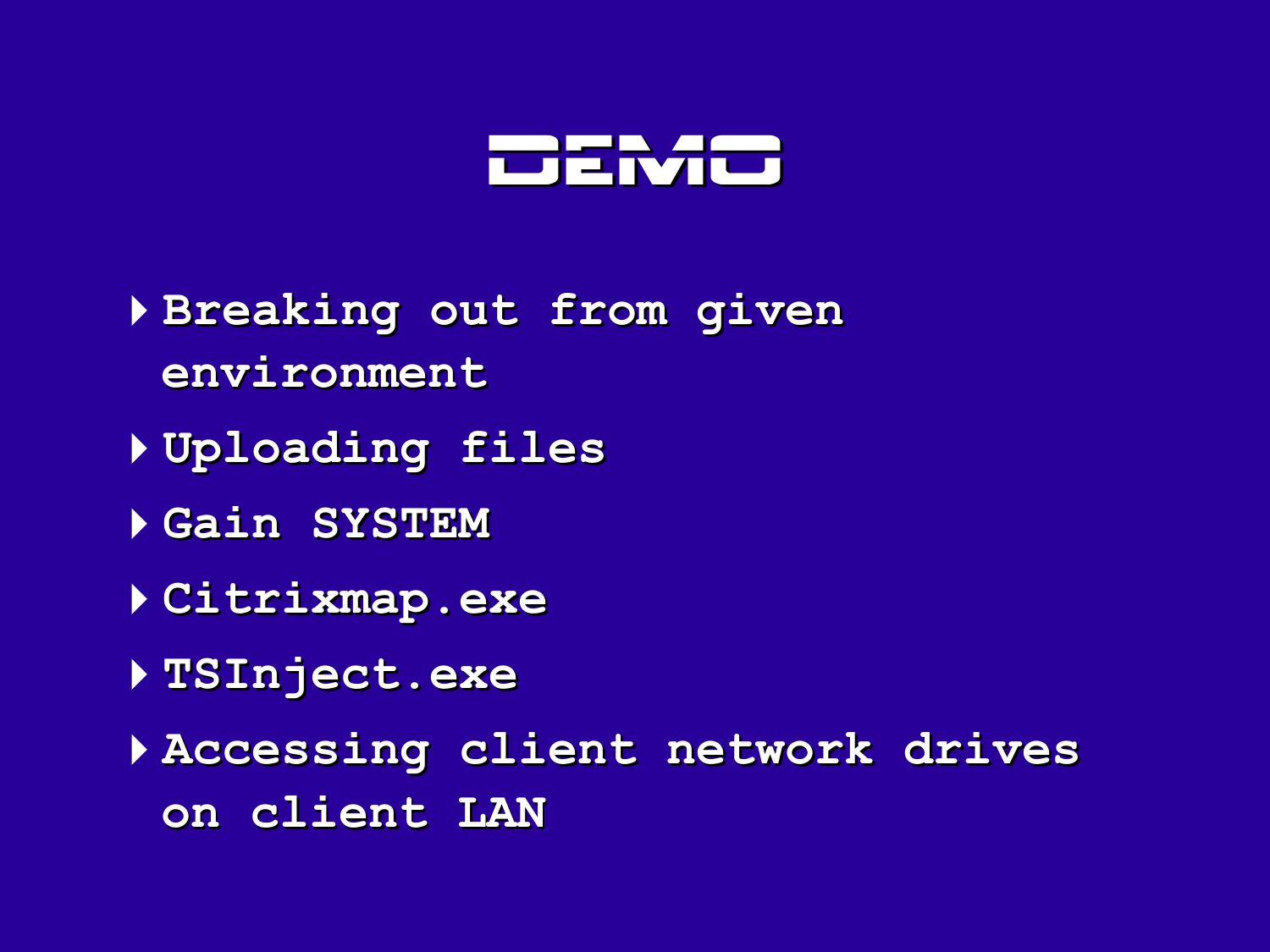# <u>Pronsento</u>

- **Uploading files:**
- **Normal TS/Citrix protection.**
- **Disable 16-bit application support.**
	- 4**Traffic filtering**
	- 4**Restrict access to executables and script engines that can be used to upload binaries**
	- 4**General RWX rights**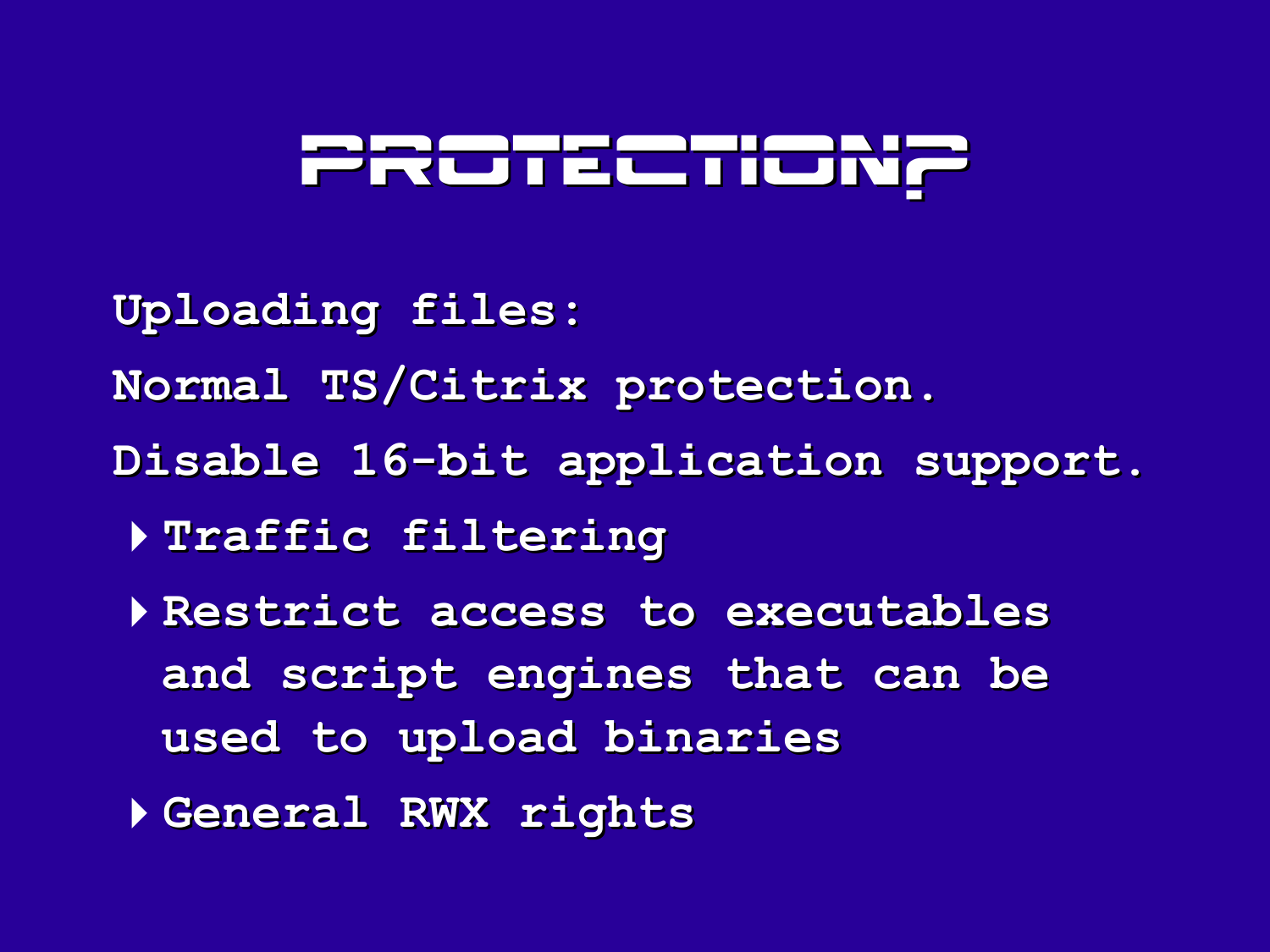# <u>PRotectio</u>

**Controlled execution:**

- 4**Active Directory**
- 4**Sanctuary www.securewave.com**
- 4**CIS www.se46.se (Not tested)**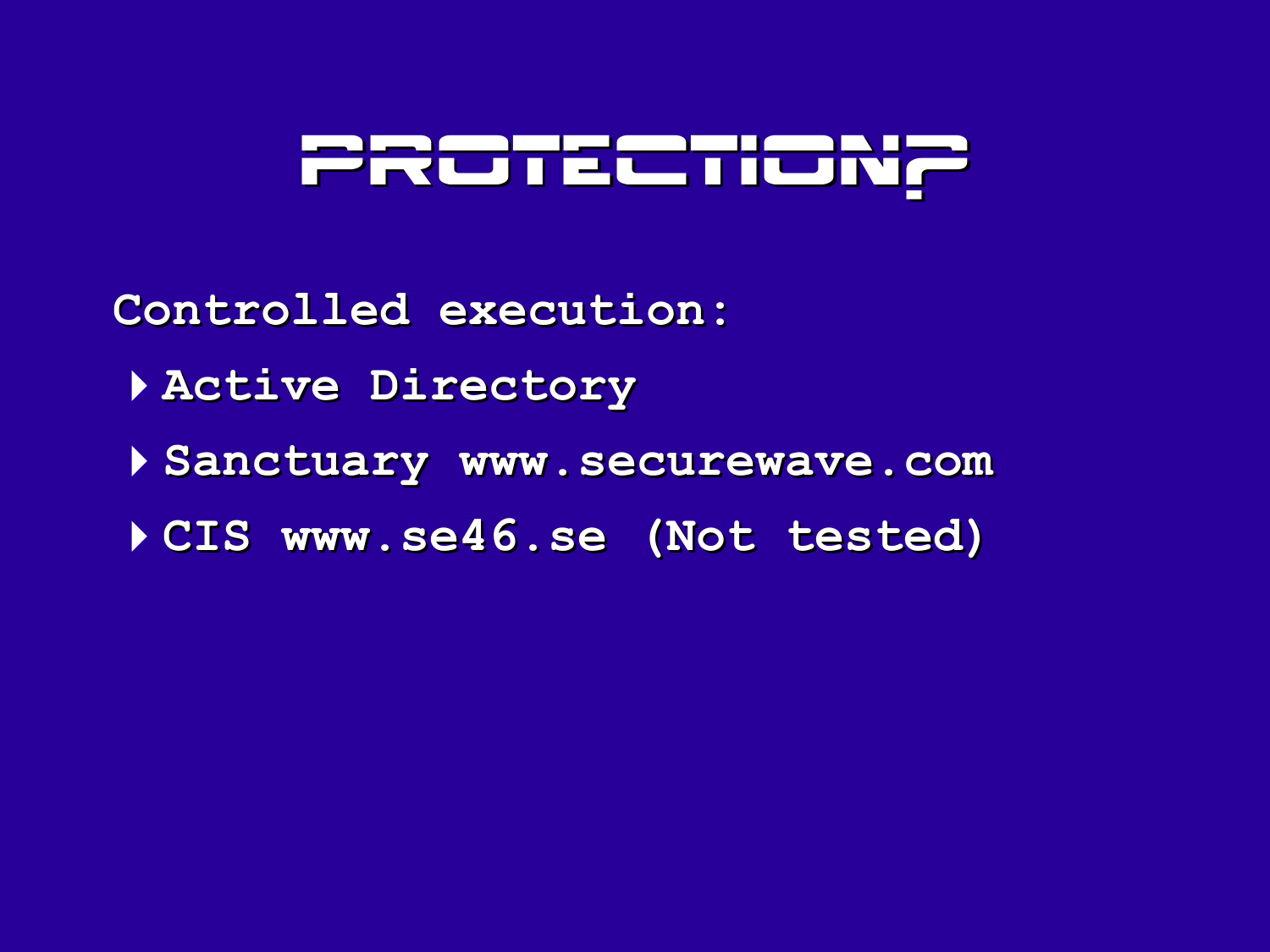# <u>PRonectio</u>

**Gaining system:**

- **Fully qualified path problem**
- **Process isolation**
- **Validate access to critical API:s**
	- **Apiguard www.toolcrypt.org**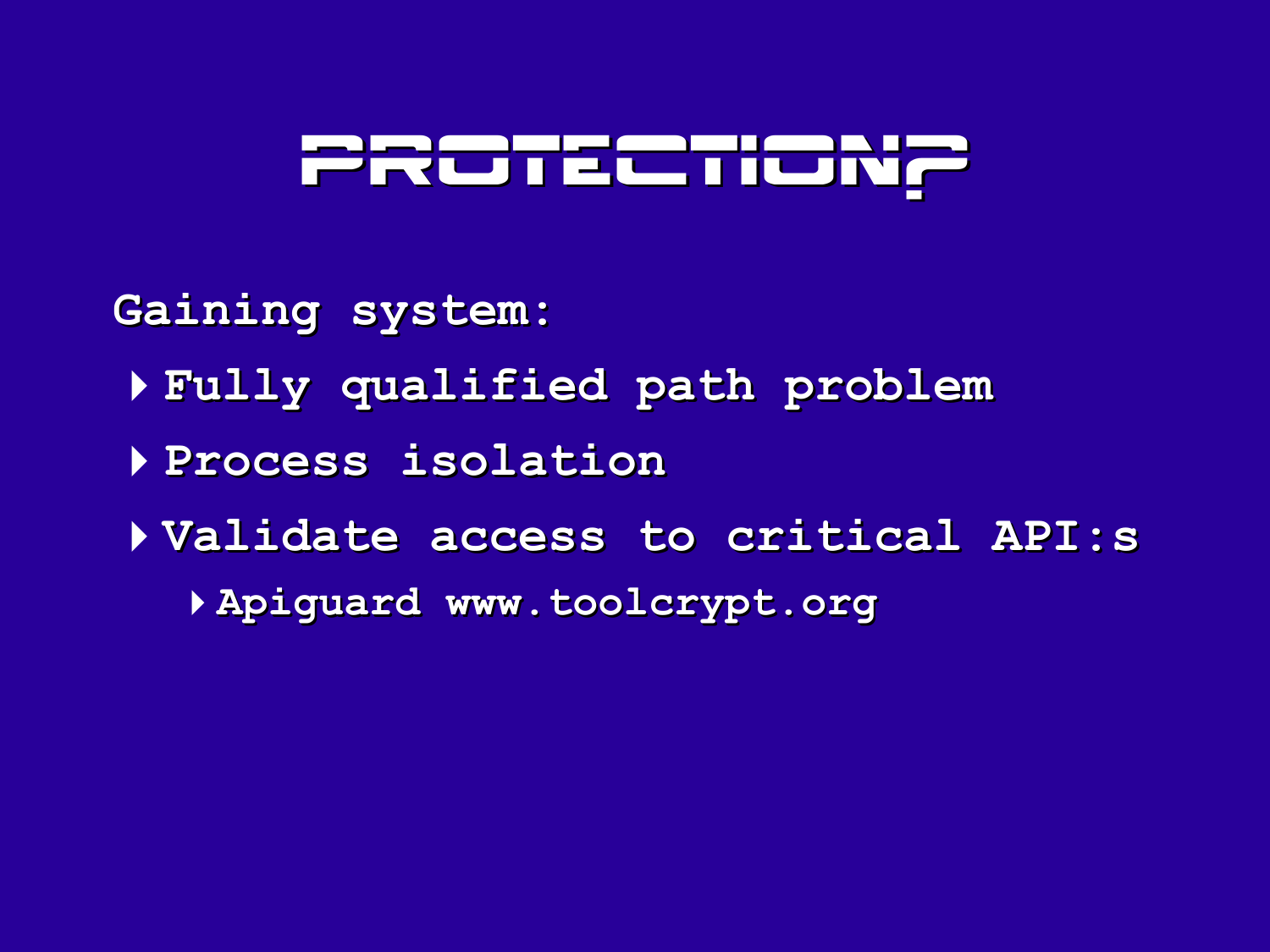# PROTECTIO

**Userland Apiguard:**

- 4**Calls to API:s must originate from the code segment of an already loaded module\***
- 4**Code injection most often use:**
	- 4**LoadLibraryA / LoadLibraryW**
	- 4**CreateProcessA / CreateProcessW**
	- 4**CreateThread, etc**
	- **(Or native API representatives)**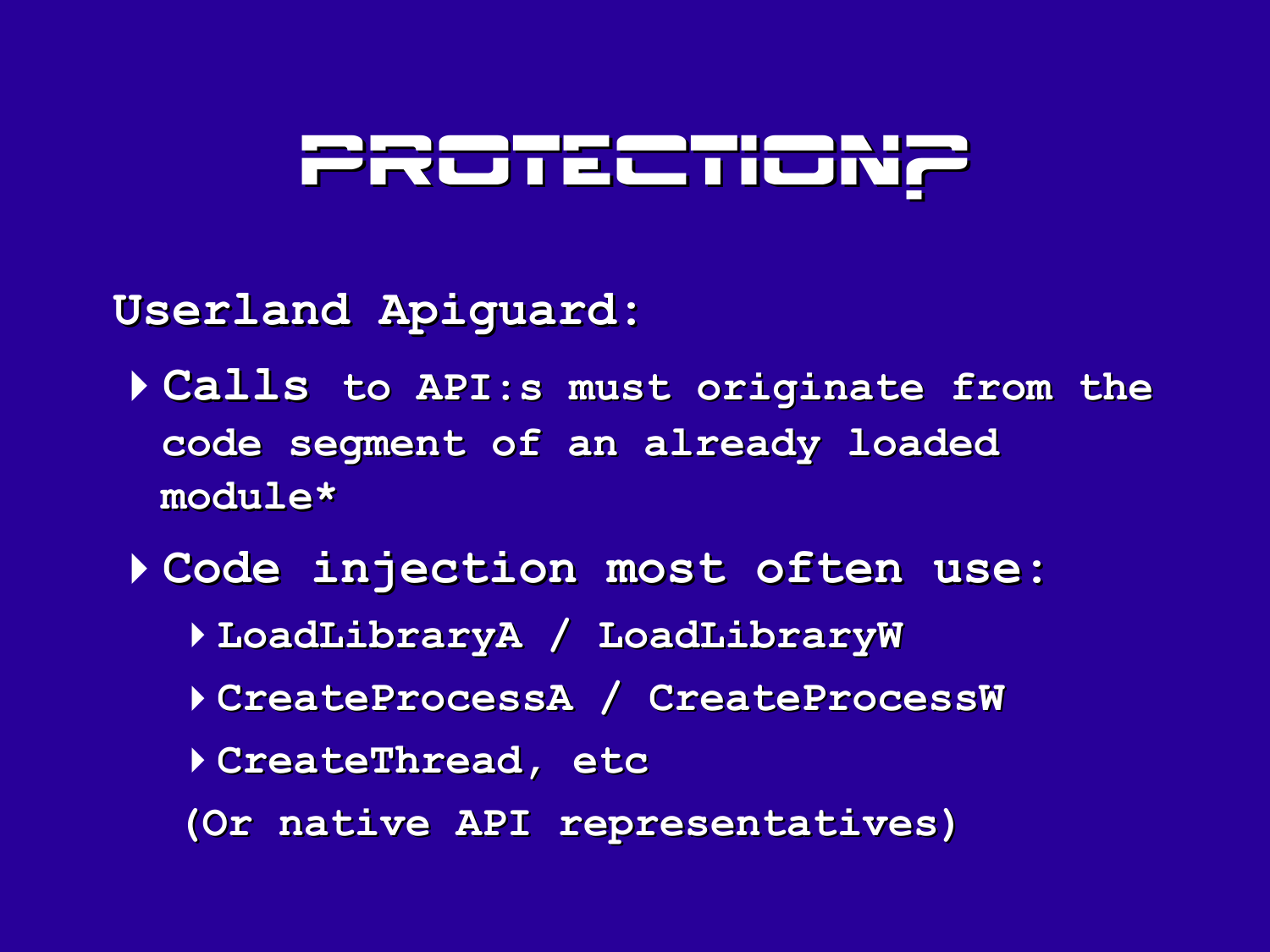

**Kernel mode:**

4**Deny access to other process objects**

4**Deny access to thread objects outside of the current process Exceptions? Antivirus? Kernelguard will be released in autumn in Finland by yrg**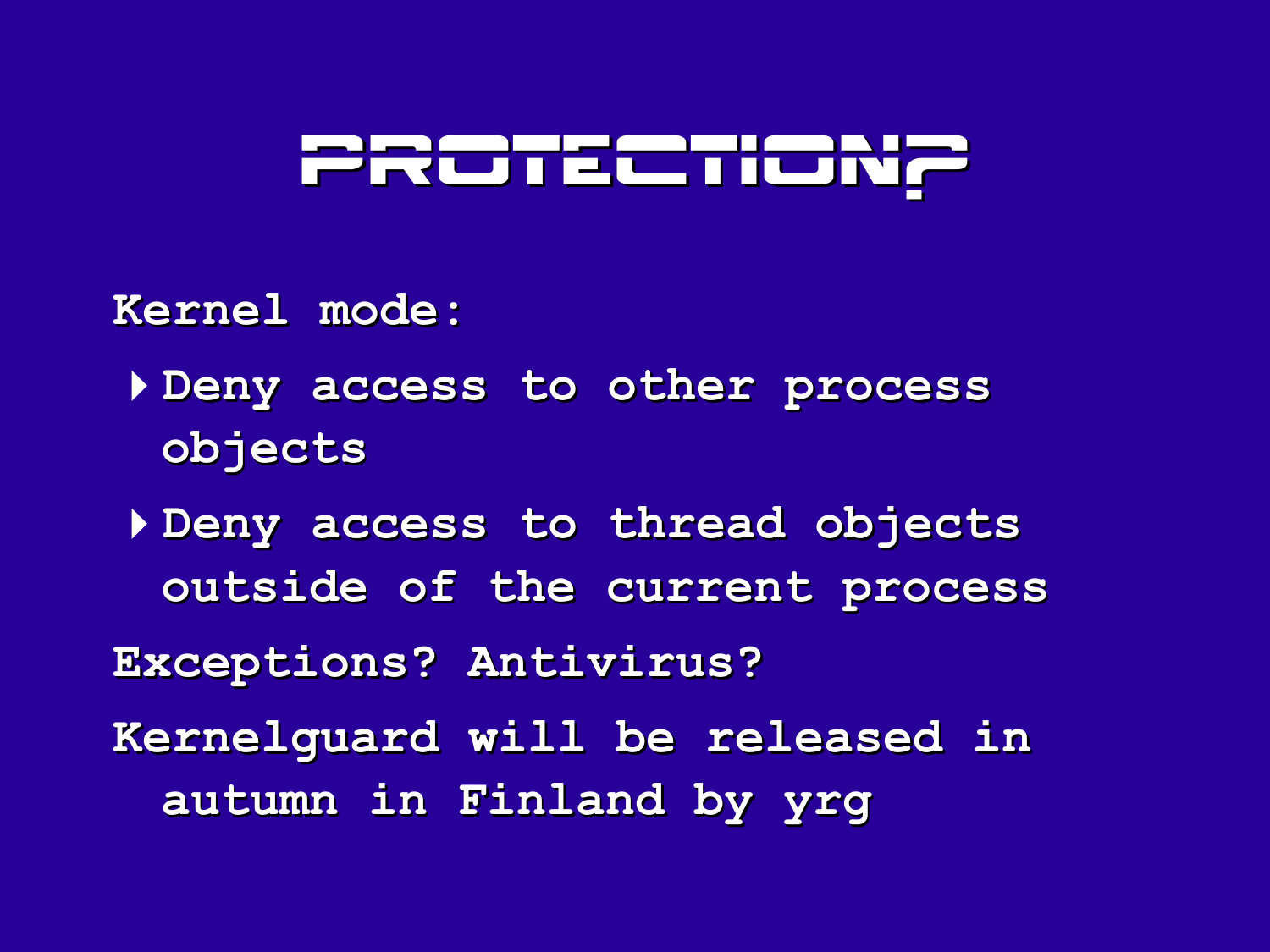### THE END?

**More?**

4**Alpha Wolfy.exe that switches sessions, like fast user switch** 4**Still no BO...**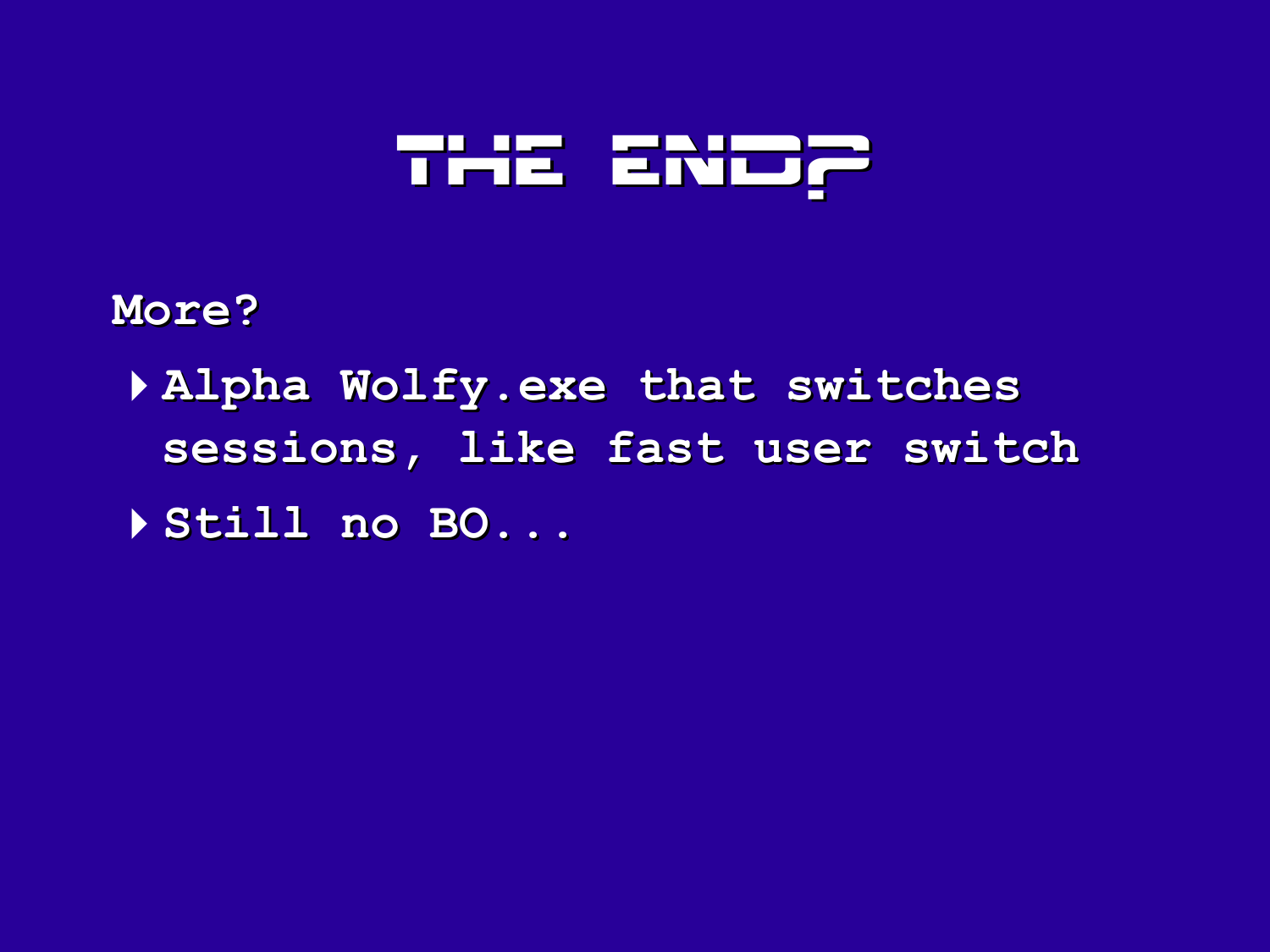#### **THANKS**

**Researcher: Patrik Karlsson Cqure.net Keeper: Yrg Toolcrypt.org Demo man: Jonas Ländin Ixsecurity.com Base defender: Egil Mannerheim**